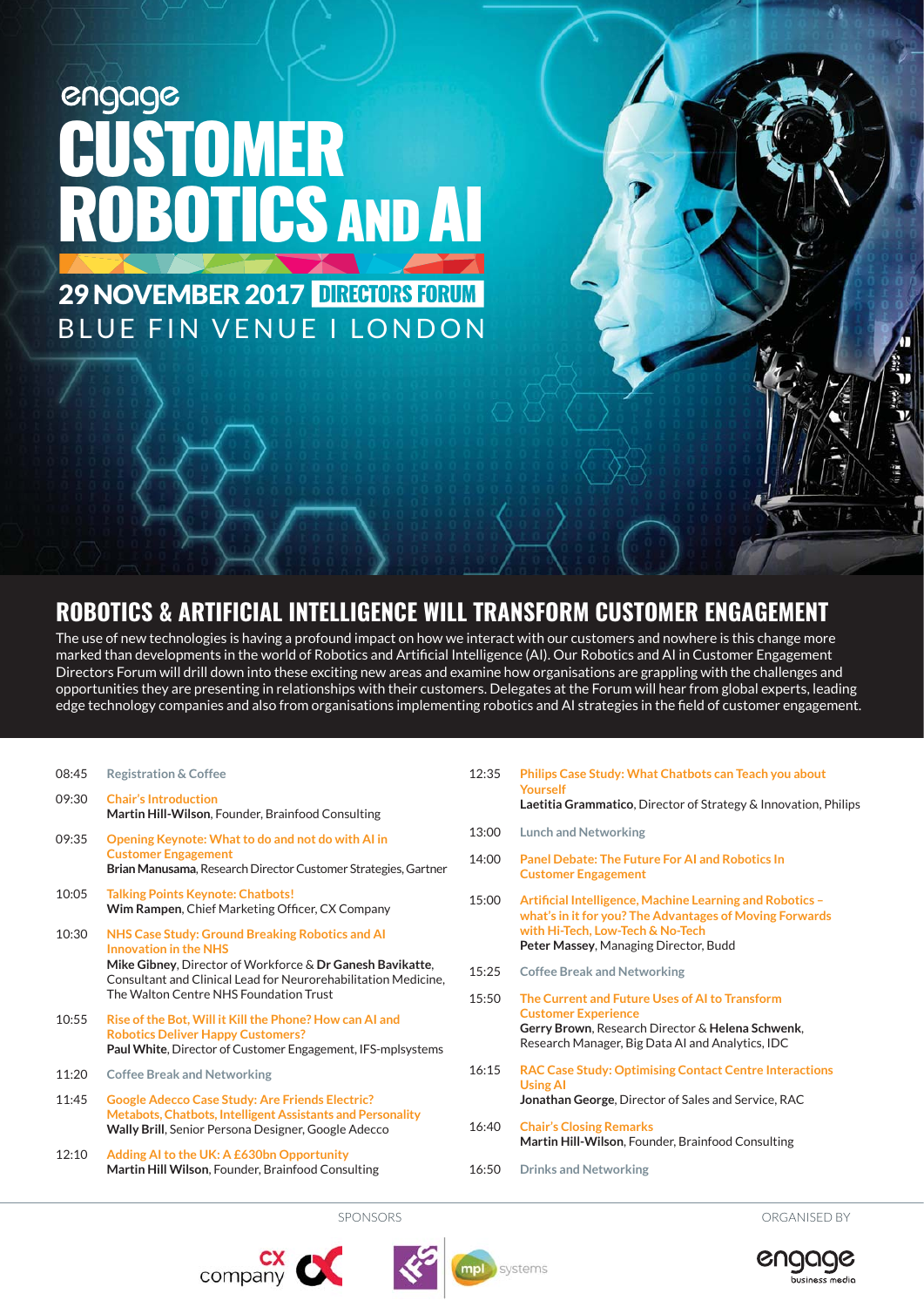## **CUSTOMER ROBOTICS AND AI DIRECTORS FORUM** @EngageCustomer #EngageForums



#### **Registration & Coffee**

Strategies, Gartner

**Chair's Introduction Martin Hill-Wilson**, Founder, Brainfood Consulting

#### **Opening Keynote: What to do and not do with AI in Customer Engagement Brian Manusama**, Research Director Customer

Talk of Artificial Intelligence, Machine Learning and Chatbots swirls in the marketplace, hype mushrooms, followed by disappointment and eventually, rationalised expectation. This keynote will separate fact from hype and science fiction, demonstrate viable product categories, applications and use cases that can drive business results and will give you an insight of what will be coming in the near AI future.



*Brian Manusama is a Research Director in Gartner Research. His research focuses on customer strategies and technologies, with an emphasis on CRM, customer service disciplines, customer self-service and customer experience. He also researches customer engagement centres, smart-machine technologies and business intelligence strategies. Mr. Manusama has more than 25 years of international experience, with 20 years in CRM applications, contact centres/customer engagement hubs and field service in the European market.*



# **Talking Points Keynote: Chatbots!**

**Wim Rampen**, Chief Marketing Officer, CX Company

In his talk Wim will offer a fresh, down to earth perspective on the chatbot hype. He will make sense of the state of Artificial Intelligence and Machine learning and what it currently can and cannot do for companies that seek to automate (parts of) their customer journeys and optimise the online customer experience. Wim will dive into how to develop an effective customer experience strategy that answers where, when and how to leverage chatbots, pro-active notifications and in-app engagement to drive reduction of cost-to-serve, selfservice adoption and overall customer engagement. And of course, Wim will show use cases that prove this is not fiction, but reality.



*Wim Rampen is a seasoned marketing executive with 20 years' experience in the field of Customer Service, Customer Experience and Marketing for enterprises in Banking & Insurance, Energy, Telco and E-commerce. In the past six years, before joining CX Company last January, Wim has been responsible for digital customer experience transformation initiatives and programmes at Dutch Insurance companies OHRA and Delta Lloyd. Before that, Wim lead large-scale Customer Experience improvement projects in Health insurance, Telco and Banking as self-employed Consultant. At CX Company, Wim is responsible for marketing strategy, positioning and product roadmap development.*



#### **NHS Case Study: Ground Breaking Robotics and AI Innovation in the NHS**

**Mike Gibney**, Director of Workforce & **Dr Ganesh Bavikatte**, Consultant And Clinical Lead for Neurorehabilitation Medicine, The Walton Centre NHS Foundation Trust

The news is full of the negative challenges facing the NHS yet it is at the forefront of dramatic, life changing and ground breaking technologies with a growing and thriving culture of innovation. This often goes under the radar and the fifth largest organisation in the world rarely celebrates its achievements. This presentation will cover some of the incredible applications occurring within the NHS in relation to virtual reality, 3D printing and robotics. It will also outline the ambition and possibilities for the applications of artificial intelligence and brain computer interface. Moving from the national to the local picture, one of the country's leading consultants in Complex Rehabilitation will overview the remarkable number of new technologies that are converging in the field of major trauma. In particular, the deployment of exoskeletal robotics, virtual reality and AI to combine – transforming the quality of life for patients!



*Michael is currently Director of Workforce at the Walton Centre NHS Foundation Trust where he has worked since 2013. He is the Trust lead for HR, OD, Communications, Fundraising and Transformation. During this period, the organisation has achieved the Investors in People Gold Standard Award (revised standard in June 2017), IiP Health and Wellbeing Award and was rated as outstanding by the CQC in October 2016.*

*Michael has recently become the organisation's Innovation Lead and is a Board member at the North West's Innovation Agency that seeks to drive innovation across the NHS and promote joint working with the private sector.*

*Michael joined the NHS in 2009 following a successful career in local government and the third sector. Throughout his career, he has created the conditions for strong staff engagement in order to deliver continuous improvement. He has a collaborative approach to leadership based upon clear values, that have enabled him to achieve transformational change.*



*Dr Ganesh Bavikatte is a Consultant and Clinical Lead for Neurorehabilitation Medicine at the Walton Centre NHS Foundation Trust. He is also the Clinical Lead of the Cheshire and Merseyside Rehabilitation Network and the Chair of The Specialist Interest Group for Electronic Assistive Technology at the British Society of Rehabilitation Medicine.*

*Dr Bavikatte specialises in acquired brain injuries, polytrauma rehabilitation and assistive technology, and he is currently leading several major research projects in this field.*

*As Clinical Lecturer at The University of Liverpool, Dr Bavikatte lectures in numerous local, regional, national and international arenas on the specialist rehabilitation and use of technology in rehabilitation. He is the author of several peer-reviewed publications and regularly produces newspaper and magazine articles on robotics and virtual rehabilitation.*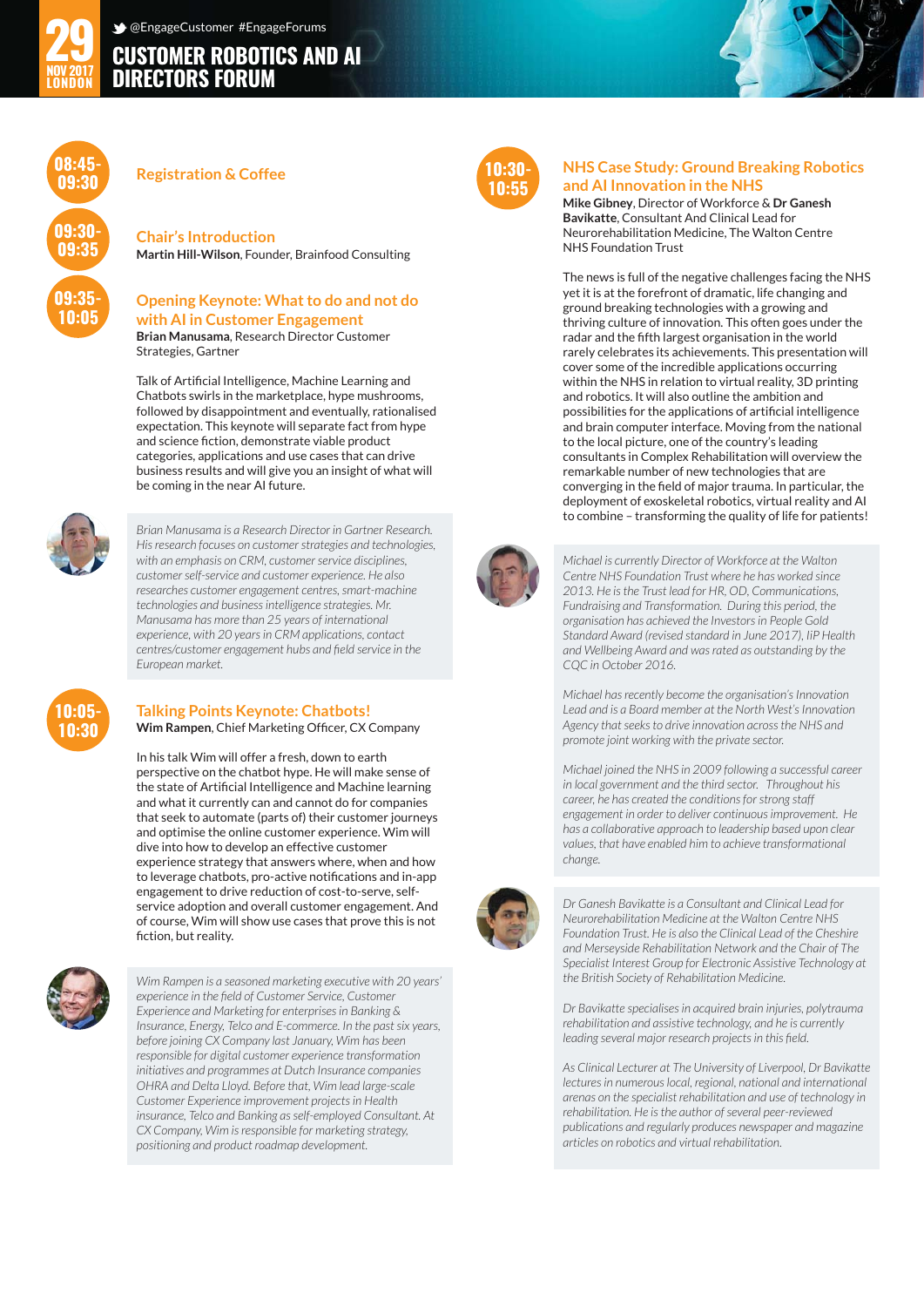## **CUSTOMER ROBOTICS AND AI DIRECTORS FORUM**





#### **Rise of the Bot, Will it Kill the Phone? How Can AI and Robotics Deliver Happy Customers?**

**Paul White**, Director of Customer Engagement, IFS-mplsystems

As the number of chatbot and virtual agents grow, so do the number of failed projects and frustrated customers. In this session, Paul will look at use of AI in customer service, discuss real-world deployments and analyse the factors that are needed to deliver a successful project. Many simple customers service tasks lend themselves well to automation but as customers ask increasingly complex questions how do we ensure that we deliver the empathy and expertise required to maintain high levels of customer satisfaction? Too many AI projects fail as they are deployed in isolation of the contact centre, what is required to deliver a seamless integration of automated and assisted customer service?



**11:20- 11:45**

**11:45- 12:10**

*Paul White, Director of Customer Engagement at IFSmplsystems, joined mplsystems as CEO in May 2005. Paul has spent the last 25 years working in the customer service industry and is one of the pioneers of the creation of affordable CRM and contact centre solutions. Prior to joining mplsystems Paul was the founding CEO of BT Contact Central, which, over 4 years, grew into a global business across UK, Europe and Asia Pacific. Whilst at BT, Paul was responsible for designing some of the largest CRM and Customer Service solutions in Europe and had major roles in systems architecture, product management and sales.*

## **Coffee Break and Networking**

#### **Google Adecco Case Study: Are Friends Electric? Metabots, Chatbots, Intelligent Assistants and Personality**

**Wally Brill**, Senior Persona Designer, Google Adecco

How much personality is too much personality for systems and devices that speak and text with us? Given that we ascribe a variety of attributes to any voice we hear or text we read, we need to accept that the personas we interact with will simply become more and more natural and when driven by AI, surprisingly engaging. That raises a number of questions. How will we select the persona to be appropriate for a wide ranging demographic and a broad remit? Will the enterprise brand be diluted though Alexa or Google Home? How anthropomorphic is just too much? Is there really an "Uncanny Valley"? As AI matures to the level of the Turing test and beyond, and my Intelligent Assistant knows all there is to know about me, what social implications will there be? Will I feel my sense of personal space, life and who I am change? Let's explore…



*Previously a music producer in the US and UK, Wally's fascination with voice interaction began in 1999 at Nuance Communications where, as Director of Persona Design and Production he created the process for designing, testing and developing branded, humanlike personas for enterprises and governments worldwide. He co-founded the first VUI consultancy, VoicePartners in 2002 to deliver speech recognition systems designed around user needs and brand values. As Director of Global Self Service for eBay, he led a team on three continents assisting millions of eBay members daily. And now as Senior Persona Designer for Adecco at Google, he helps bring the future of persona for AI "home".*



#### **Adding AI to the UK: A £630bn Opportunity Martin Hill Wilson**, Founder, Brainfood Consulting

AI in all its many forms is 21st century alchemy. It promises a complete reinvention of how we live and work. That sets off the race to be reborn as an AI driven society across the globe. As always the UK has the brains. The question this time is does it still have the will to emerge on top as in previous industrial revolutions?

Here the latest review of the strategy to make the UK an AI infused nation.

- The Ambition: UK to be a world leader of the fourth industrial revolution
- The Challenge: Rapid transformation at national, organisational and individual level
- The Possibilities: Breakthrough levels of productivity and innovation



*Martin is a leading customer engagement and digital business strategist. Also an author and international keynote speaker. Working under my own brand, Brainfood Consulting, I design masterclasses and transformational change helping clients evolve their social and digital capabilities. Current topics include omni-channel design, proactive, low effort customer experience, social customer service and customer hubs. All themed around service innovation.*



#### **Philips Case Study: What Chatbots can Teach you About Yourself**

**Laetitia Grammatico**, Director of Strategy & Innovation, Philips

Besides the known benefits of a (successful) bot handling consumer questions, the process of scoping, creating content and decision trees deliver a lot of useful insights for a company. I will explain how working on chatbots exposed a lot of internal improvement points and what these projects have led to in terms of processes, content and organisation.



*Laetitia has spent 20 years listening to consumers and helping technology companies deliver insights-driven consumer experiences. She believes in harnessing technology to enable long-lasting relationships between consumers, employees and brands. She is currently Director of Strategy & Innovation within Philips Consumer Care.*



**Lunch and Networking**

**Panel Debate: The Future For AI and Robotics in Customer Engagement**